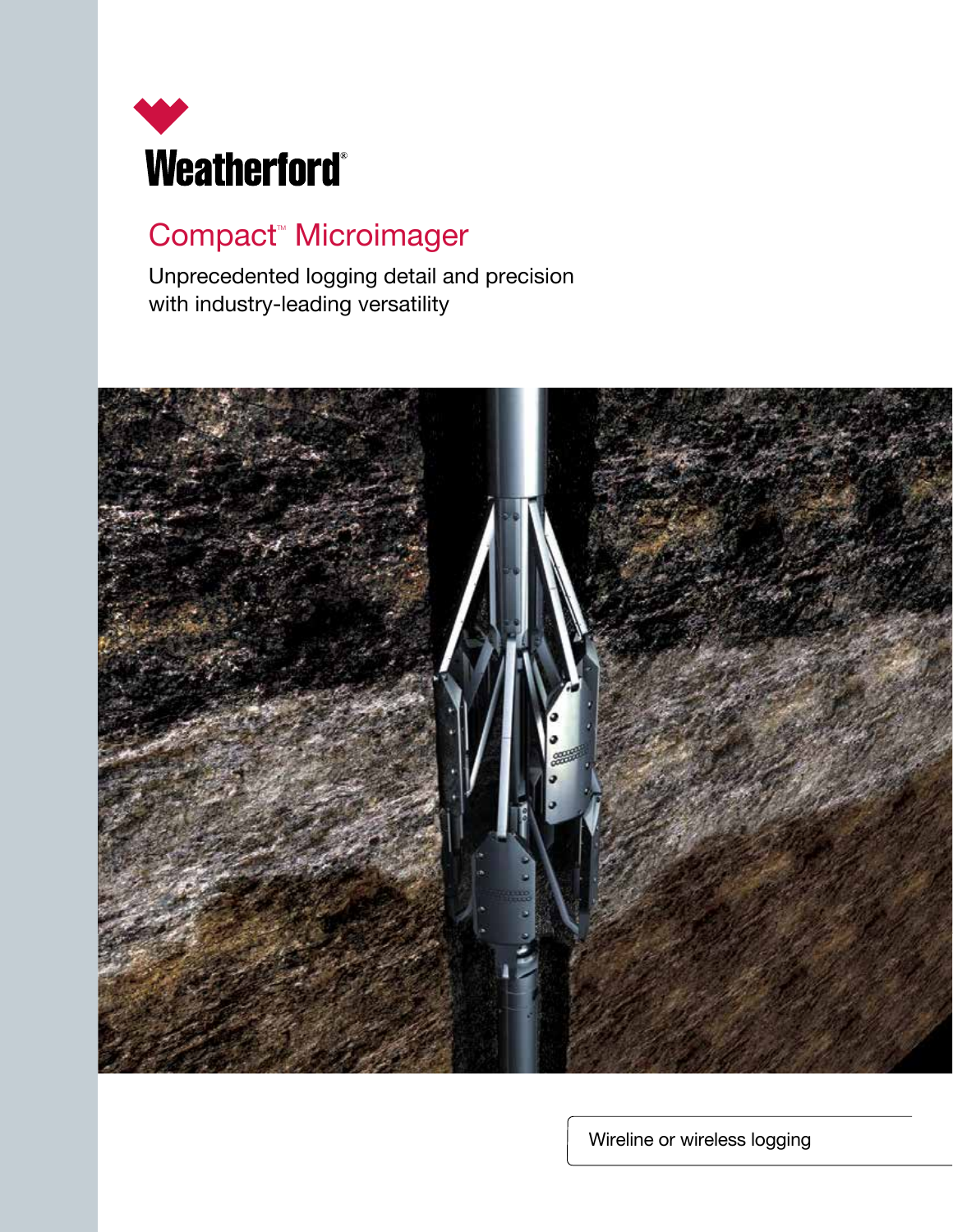

# **Enhanced well characterization for informed reservoir decisions**

The Weatherford Compact™ microimager (CMI) delivers an exceptional level of detail and precision in well logs, while its 10 deployment options provide unrivaled versatility. With launch capabilities including wireline, slickline, coiled tubing, and through-drillpipe, this unique microimager enables logging in otherwise impossible situations.

Featuring a distinctive profile and memory capacity, the CMI tool is not constrained by wireline transmission rates. Flash memory in the tool records high-definition imaging data for topside processing. This system not only improves logging speeds, but also enables an innovative method for speed-correcting imaging data.

# Increased production by 40% in180days.

A global operator needed a fit-for-purpose logging solution in a horizontal well development. By adding the Compact microimager to the completion strategy, oil production rates increased nearly 40 percent in the first 180 days.

#### **The Compact Microimager Advantage**

- Unequaled deployment versatility, including through-drillpipe capability
- High quality imaging with excellent borehole coverage, even in horizontal wells
- Excellent dynamic range and high formation, mud-resistivity contrast performance
- Six independent caliper measurements for complete borehole images
- High-resolution data recorded to flash memory
- Lightweight construction for easy centralization, better pad contact, less yo-yo effect, and reduced tool rotation
- Propriety speed correction that resolves data discrepancies caused by irregular tool motion in challenging wells
- Compatibility with other Compact™ measurement tools

#### **Unconventional Production Applications**

- Fracture identification enables frac-treatment optimization, which reduces treatment cost and maximizes stage productivity.
- Used in conjunction with other Compact tools, including the cross-dipole (CXD) and spectral gamma ray (SGS) tools, the CMI provides brittleness and total organic carbon (TOC) data. This information supports treatment-pressure adjustments or the ability to eliminate unproductive zones.
- The eight-arm compact microimager provides six independent caliper measurements for precise completion design, ensuring proper packer placement.

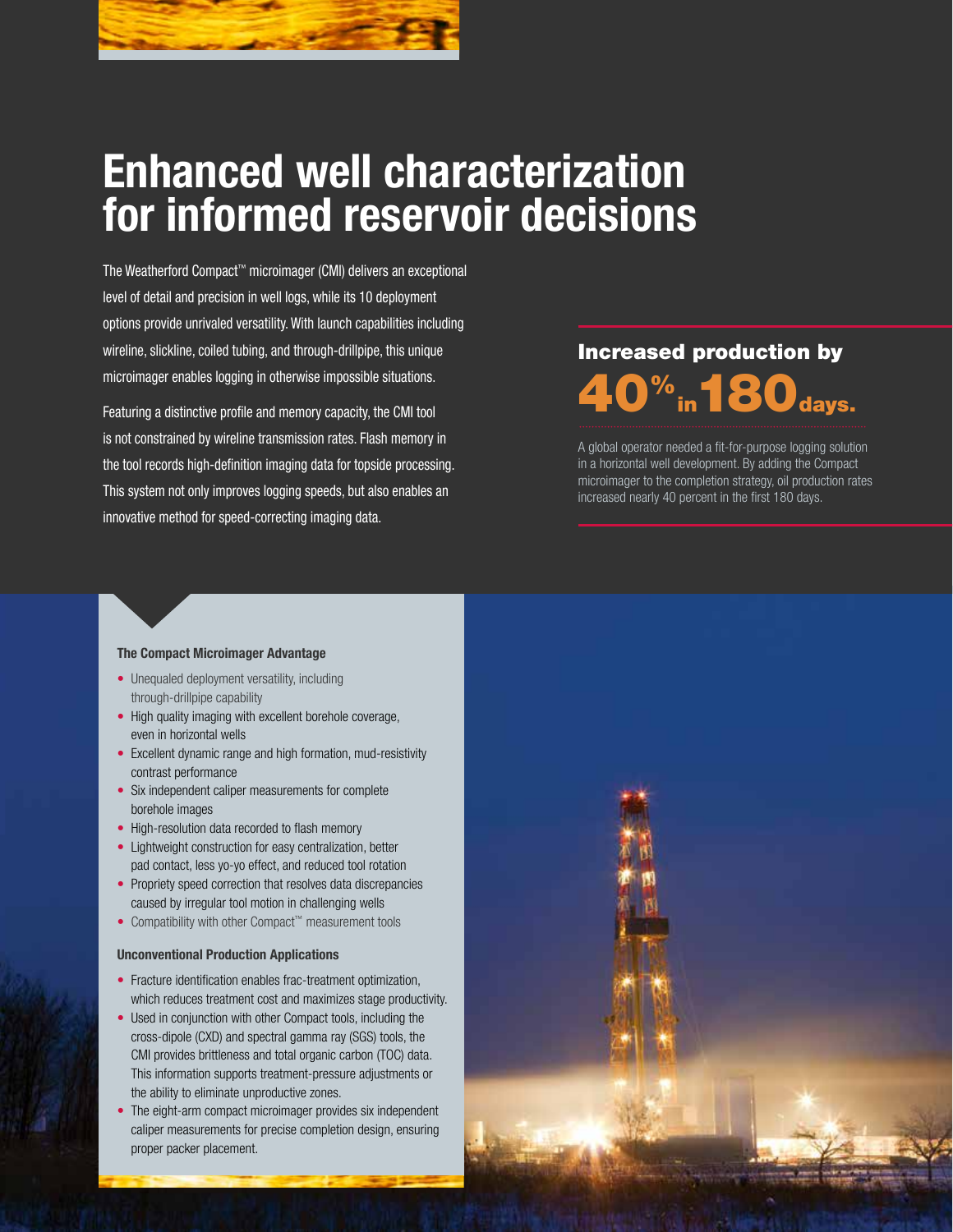

### **High-definition reservoir imagery, regardless of wellbore conditions**

Whether visualizing complex structures, detecting dips and fractures, or evaluating thin beds, the Compact microimager delivers advanced image processing.

#### **Unique Deployment**

The CMI tool is the only imaging system capable of through-the-drillpipe deployment. With 10 deployment options, the tool enables logging in previously unloggable wells. It reduces risk and increases efficiency without sacrificing data quality.

#### **Complete Perspectives**

Using advanced digital-imaging technology, the CMI tool makes 360° reservoir data easier to interpret with enhanced image

#### **Centralized Positioning**

The specialized eight-arm caliper, with its four cross-linked arms and four independent arms, enables a total of six caliper measurements—vital for successful completions. The cross-linked arms centralize and align the microresistivity pads for optimum borehole contact and high-quality imaging.

### **Smallest OD**

The CMI is configurable for a maximum OD of only 2.4 in. (61 mm) for imaging in wells that exclude conventional tools.



#### **Standard**

The eight pads provide 176 measurements for high-resolution images of your wellbore.

#### Reveal 360™

Patent-pending, dynamic digital-imaging technology environmentally normalizes wellbore images and removes gaps between the pads for a complete 360° view.

#### **Applications**

- Visualizing complex structures
- Identifying faults, fractures, and their orientation
- Determining structural dip
- Defining crossbeds, thin beds, and net-to-gross ratio in sand-shale sequences
- Evaluating secondary porosity
- Depth matching, orientation, and substitution of cores
- Structural and breakout analysis